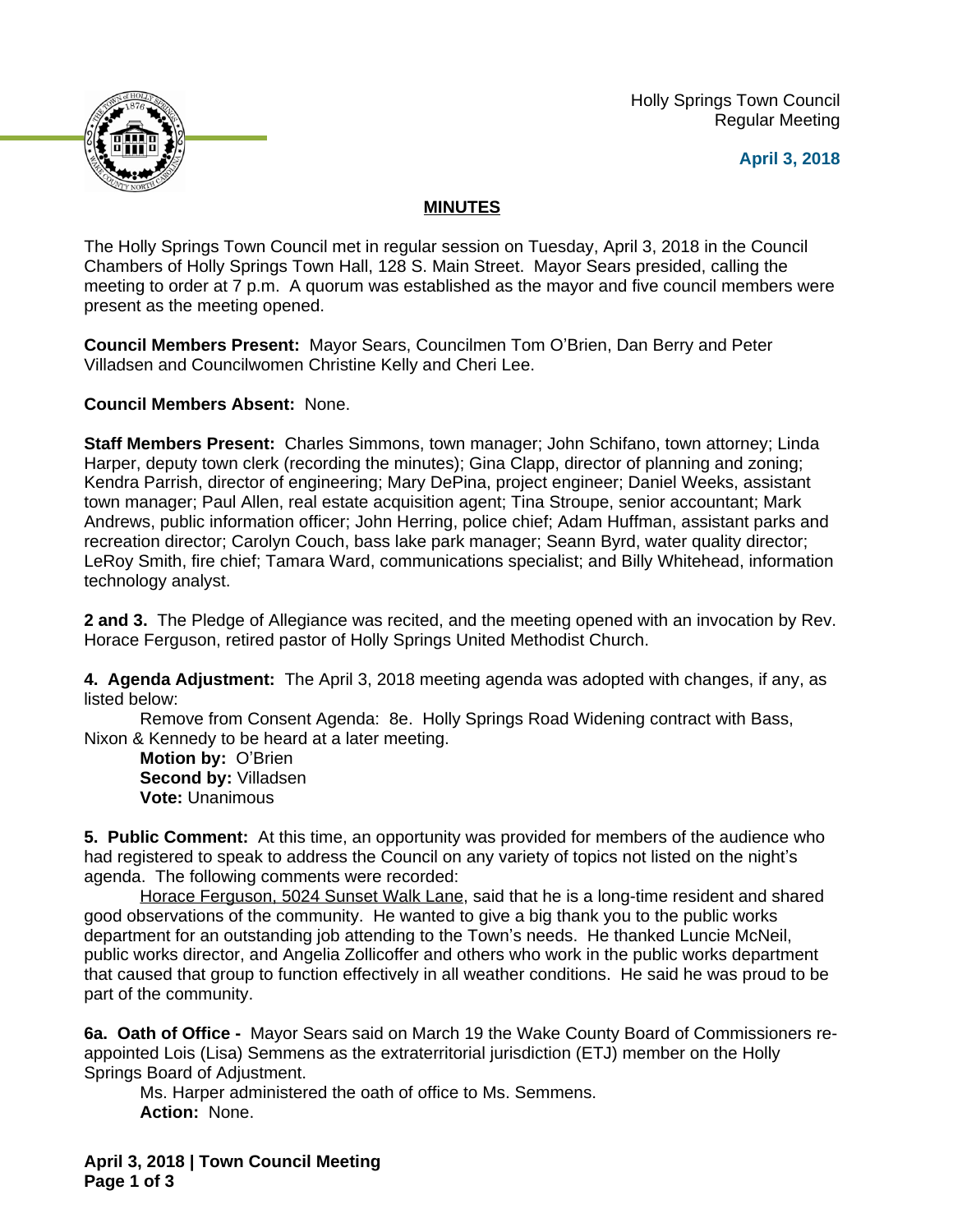**7a. Public Hearing: Property Exchange –** Mr. Schifano said that, pursuant to a developer agreement with Malbec Properties, LLC, the Town has agreed to exchange parcels in order to accommodate the construction of West Rogers Street and to assist in providing parking for the Malbec commercial building.

 An appraisal of both the Town's parcel and Malbec's parcel was obtained by the Town. In addition to exchanging the tracts, the Town will receive a 20-year lease on a fully constructed parking lot. The appraiser estimated the Town's tract's value at \$149,300 and Malbec's tract at \$57,291, and the value of the lease back to the town at \$65,100.

 Mr. Schifano said the end result of the appraiser's analysis is that the Town is contributing \$149,300 and the developer is contributing \$122,400; therefore, there is a differential of \$26,900 in the swap. The appraiser's determination of the fair market value of the lease of the parking area can be valued differently. If the Town were to lease real property and construct a parking lot (as it did for the Methodist and Baptist churches downtown), the costs would greatly exceed the sum of the value placed by the appraiser and the differential (i.e., \$92,000.)

 Therefore, in the opinion of the town attorney, the Town would be receiving full and fair consideration in the proposed property swap.

Coucil members discussed lease terms and value of the properties and agreed with the town attorney's opinion that the Town would be receiving fair consideration in the property swap.

With that explanation completed, Mayor Sears opened the public hearing. The following input was recorded: None.

There being no input, the public hearing was closed.

**Action:** The Council approved a motion to adopt Resolution 18-13 authorizing the land exchange.

**Motion by:** Lee **Second by: Berry Vote:** Unanimous *A copy of Resolution 18-13 is attached to these minutes.*

**8. Consent Agenda:** The Council approved a motion to approve all items on the Consent Agenda. The motion carried following a motion by Councilman O'Brien, a second by Councilman Villadsen and a unanimous vote. The following actions were affected:

8a. Minutes - The Council approved the minutes of the Board's recent regular and special meetings.

8b. Wake County and City Raleigh PSTS Agreement – The Council approved to an agreement with Wake County and the City of Raleigh for public safety telecommunications services.

8c. South Wake Waterline Meter Repair - The Council approved to retain Highfill Infrastructure Engineering for South Wake Waterline meter repair and funding in amount of \$30,000 from water reserves. *A copy of the project budget is attached to these minutes*

 8d. Budget Amendment, \$500 - The Council adopted an amendment to the FY 2017-18 budget to transfer \$500 from Parks and Recreation Reserves to Maintenance and Repair Grounds for purchase of flight field enhancements.

8e. Holly Springs Road Widening Project - The Council removed this item during agenda adjustment to be heard at a later meeting.

8f. Crossway Drive Project- The Council approved the installation of stop signs, stop bars and crosswalk on Crossway Drive.

**9a. Town's Financial Audit Contract -** Ms. Stroupe said the Town has retained Petways Mills and Pearson for the last five years to perform the annual audit. Generally, the Local Government Commission recommends proposals for audit services should be requested every 5 years. Requests for proposals were sent to firms who provide services to towns of our size. Five of eight firms responded with proposals. These firms were interviewed and references were contacted for each of the firms. After a thorough review of the materials, staff recommends hiring the firm Elliott Davis, PLLC to complete the Town's audit and financial statement preparation.

**April 3, 2018 | Town Council Meeting Page 2 of 3**